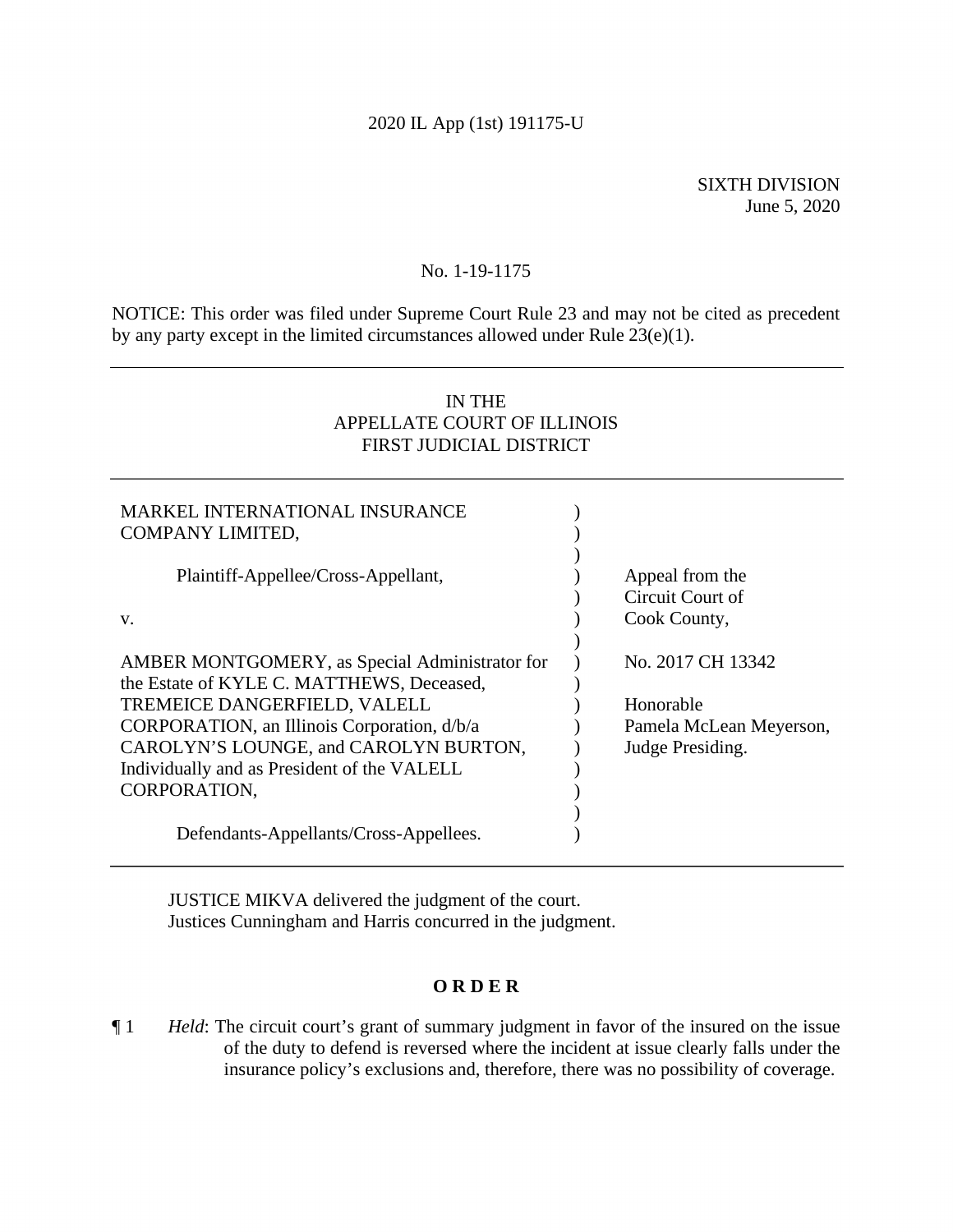No. 1-19-1175

¶ 2 Plaintiff Markel International Insurance Company Limited (Markel) sought a declaration in the circuit court that it did not owe a duty to defend its insured, Valell Corporation d/b/a Carolyn's Lounge (Carolyn's), a nightclub in Chicago, for an incident that occurred in the Carolyn's parking lot that resulted in the death of Kyle Matthews and the injury of Tremeice Dangerfield. Ms. Dangerfield, Amber Montgomery as administrator for the estate of Mr. Matthews, Carolyn's, and its owner Carolyn Burton (collectively, defendants), filed a counterclaim arguing that (1) Markel breached its duty to defend Carolyn's in the underlying lawsuit, (2) Markel breached its duty to indemnify Carolyn's, (3) Markel was estopped from asserting defenses to coverage for the default judgment, and (4) Markel's denial of coverage was vexatious and unreasonable. Both parties moved for summary judgment and the circuit court denied Markel's motion and granted defendants'. The circuit court also determined that Markel's indemnity obligation was limited to the policy's \$1 million limit per occurrence, and that the incident qualified as one occurrence.

¶ 3 Both parties appealed. Defendants argue that the circuit court erred in limiting Markel's indemnity obligation to \$1 million. Markel argues that (1) it had no duty to defend the underlying lawsuit, (2) it was not estopped from denying coverage for the default judgment, (3) denial of the coverage was not vexatious and unreasonable, and, in the alternative, (4) the circuit court was correct to cap its obligation at \$1 million. For the following reasons we reverse the judgment of the circuit court as to Markel's duty to defend which also resolves the other issues in this case.

- ¶ 4 I. BACKGROUND
- ¶ 5 A. The Incident

¶ 6 The underlying complaint was filed on October 28, 2013, by Ms. Dangerfield and Ms. Montgomery, against Carolyn's and its owner Carolyn Burton; Leonard Lee, a Carolyn's security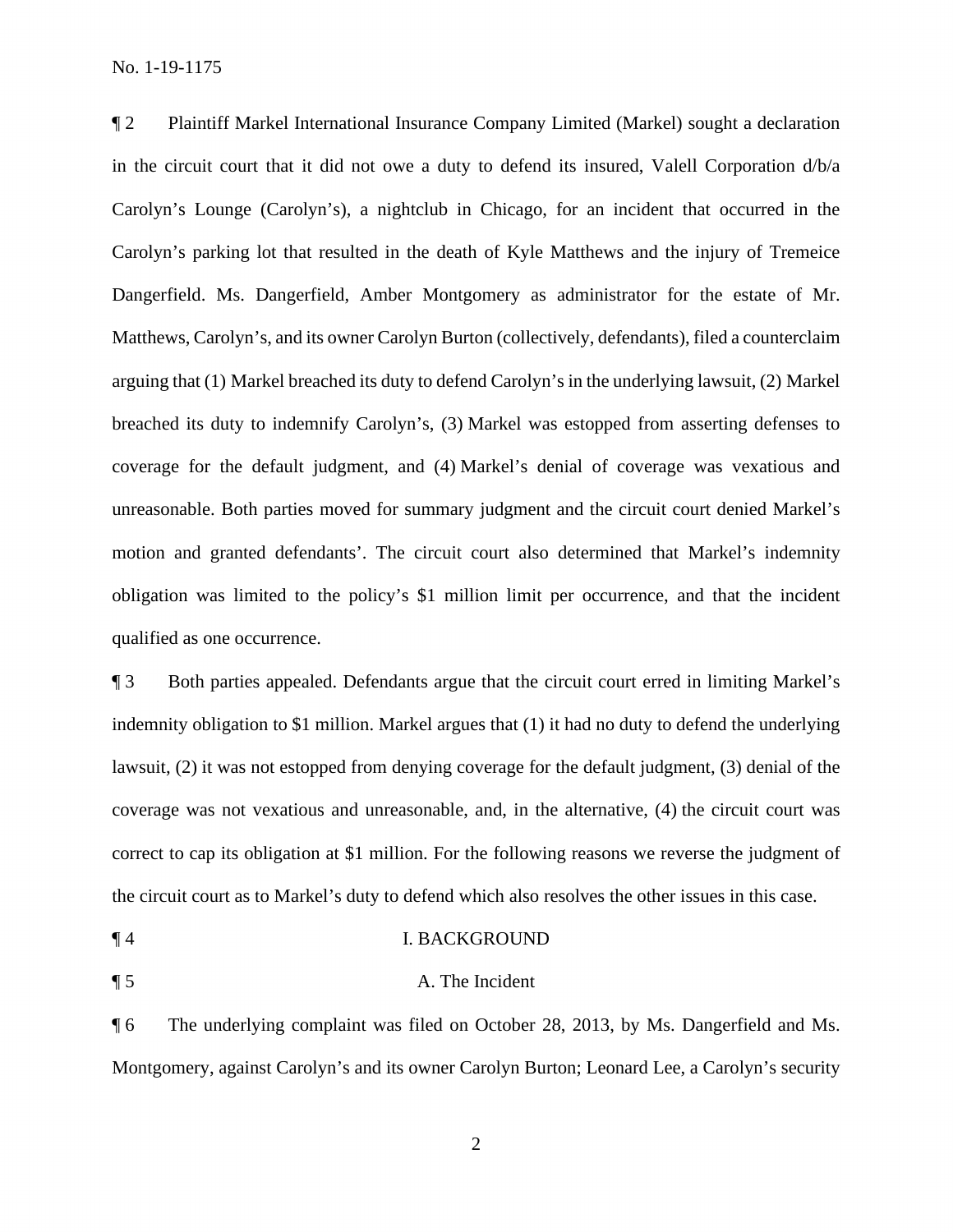guard; and Arthur Bettis and Maurice Jones, the two alleged assailants. Detailed below are the allegations taken from the complaint in that action.

¶ 7 On October 30, 2011, Mr. Matthews and Ms. Dangerfield were leaving Carolyn's when they were confronted by Mr. Bettis and Mr. Jones—two men who were returning to Carolyn's with handguns after being removed from the premises. In order to keep the two men from entering the nightclub, Mr. Lee secured the door, leaving Mr. Matthews and Ms. Dangerfield in the parking lot with the men. According to the underlying complaint, "[Mr.] Bettis and [Mr.] Jones assaulted and battered [Ms.] Dangerfield in the presence of security." When Mr. Matthews attempted to protect Ms. Dangerfield, Mr. Bettis shot and killed him. This incident is again described later in the complaint, where it is alleged that "[Mr.] Bettis, without any cause or provocation and with intent to do bodily harm to [Ms.] Dangerfield, did severely harm, assault, and batter [Ms.] Dangerfield by striking her in the face" and "without any cause or provocation and with intent to do bodily harm to [Mr.] Matthews, did severely harm, assault, and batter [Mr.] Matthews, by striking him in the face and body and fatally shooting him." Finally, the complaint alleged, "[a]s a direct and proximate result of the intentional acts of [Mr.] Bettis, [Ms.] Dangerfield suffered severe and permanent physical and emotional injuries and [Mr.] Matthews[] suffered and died from a fatal gunshot wound."

¶ 8 The underlying complaint alleged Carolyn's, Ms. Burton, and Mr. Lee were all negligent. The complaint also alleged a wrongful death claim and a Survival Act claim against Carolyn's on behalf of Mr. Matthews's estate. Finally, the complaint alleged claims of assault and battery, intentional infliction of emotional distress, wrongful death, and a claim under the Survival Act against Mr. Bettis, as well as assault and battery and intentional infliction of emotional distress claims against Mr. Jones.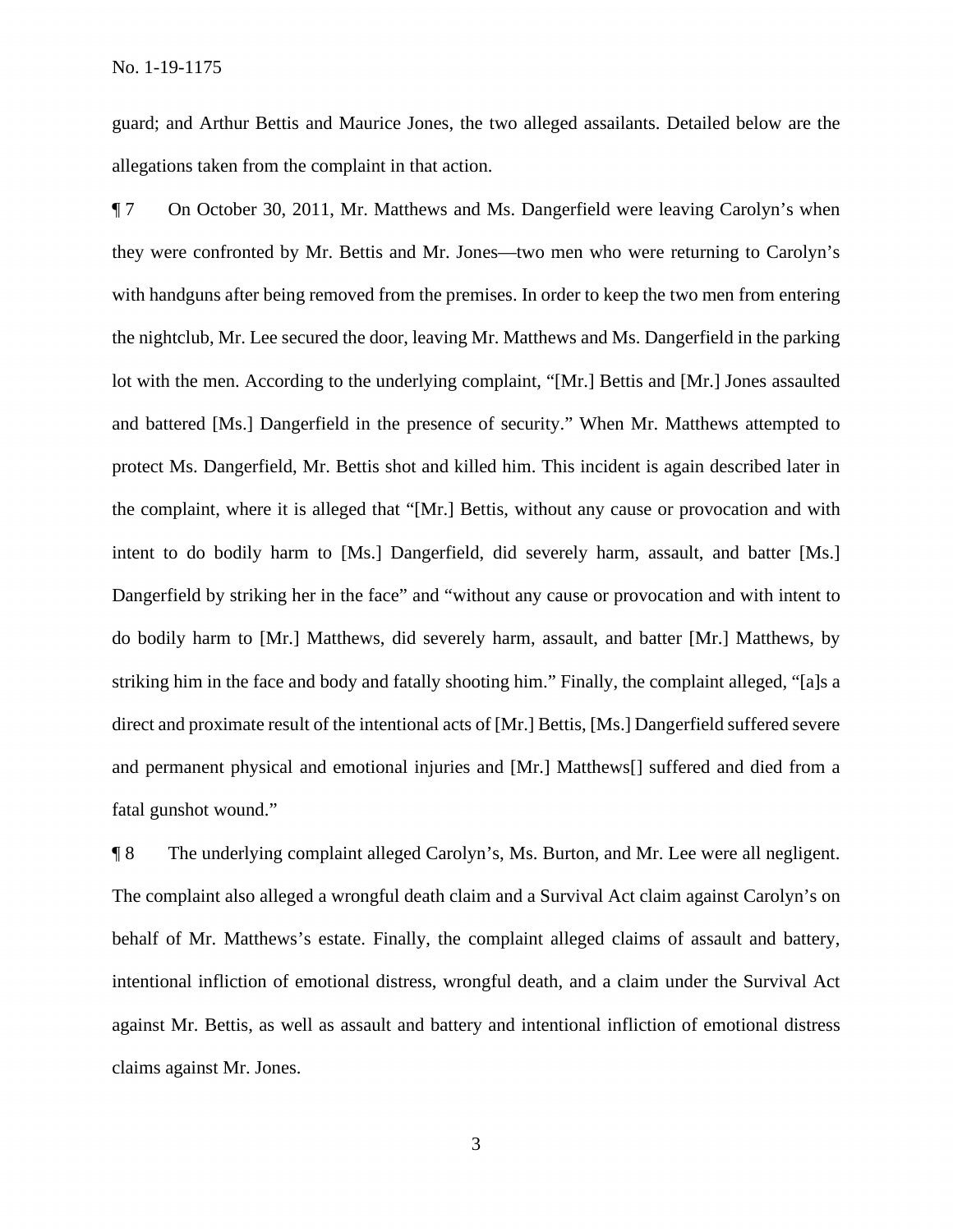## ¶ 9 B. The Policy

¶ 10 Carolyn's general commercial liability insurance—supplied by Markel—for the policy period of February 18, 2011, to February 18, 2012, included among its coverages "bodily injury." The policy detailed:

"We will pay those sums that the insured becomes legally obligated to pay as damages because of 'bodily injury' or 'property damage' to which this insurance applies. We will have the right and duty to defend the insured against any 'suit' seeking those damages. However, we will have no duty to defend the insured against any 'suit' seeking damages for 'bodily injury' or 'property damage' to which this insurance does not apply."

¶ 11 "Bodily injury" was defined by the policy as "bodily injury, sickness or disease sustained by a person including death resulting from any of these at any time." The policy detailed that the insurance applied to bodily injury if "[t]he 'bodily injury' \*\*\* [was] caused by an 'occurrence' " and fell within the policy period. The policy defined "occurrence" as "an accident, including continuous or repeated exposure to substantially the same general harmful conditions." The policy limited the insurance for each occurrence to \$1 million. In addition, the policy included an endorsement titled "Exclusion—Assault and Battery" and an endorsement titled "Exclusion— Firearms."

¶ 12 The assault and battery exclusion stated:

"The coverage under this policy does not apply to any claim, suit, cost or expense arising out of assault and/or battery, or out of any act or omission in connection with the prevention or suppression of such acts, whether caused by or at the instigation or direction of any Insured or Insured's employees, patrons or any other person. Nor does this insurance apply to any claim, suit, cost or expense arising out of the alleged negligence or other wrong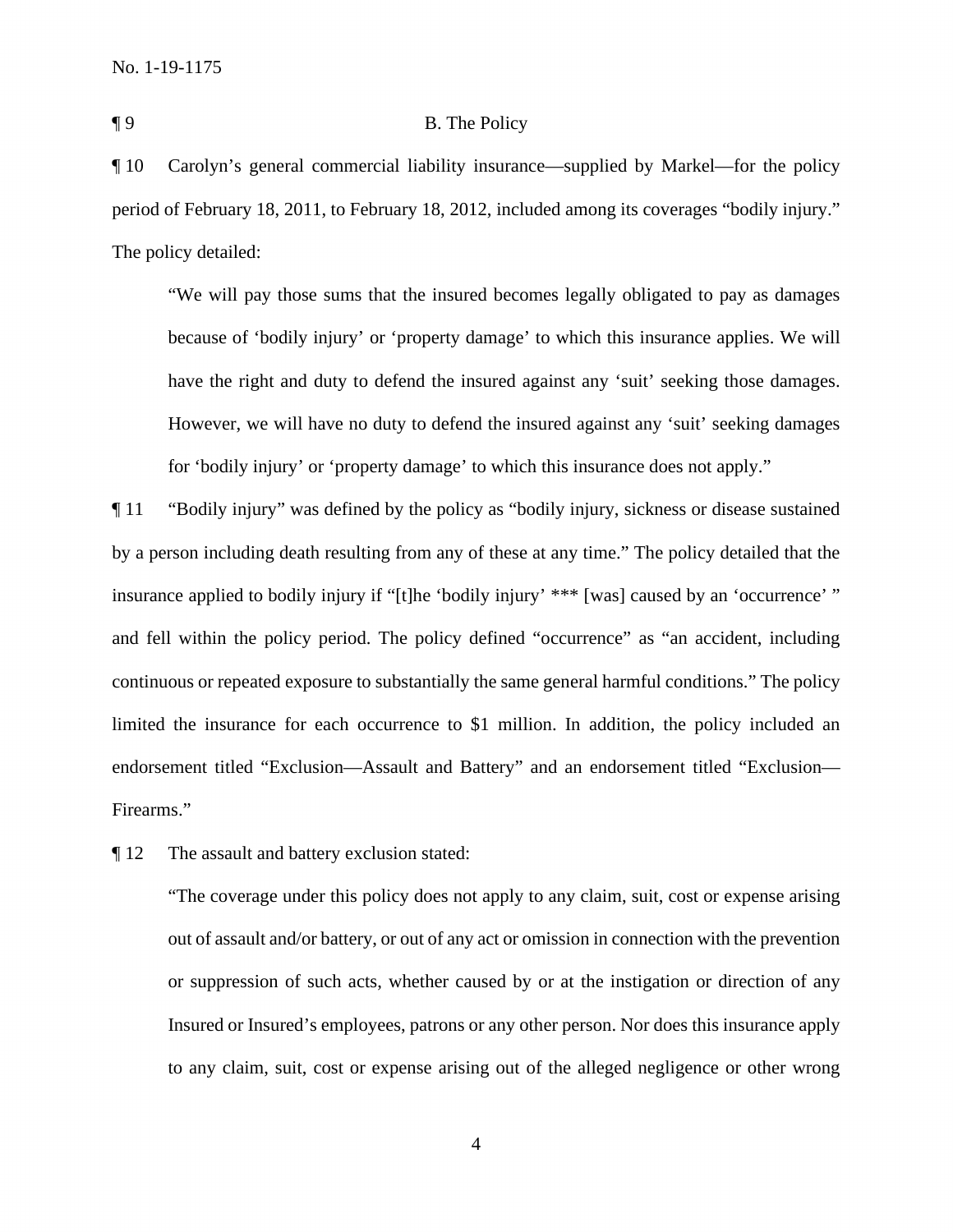doing in the hiring, training, placement, supervision or monitoring of others by the insured."

¶ 13 The firearms exclusion stated: "This insurance does not apply to 'bodily injury' \*\*\* arising out of the existence, ownership, rental, maintenance, use, misuse or accidental discharge of firearms whether by any insured or insured employees, patron, tenant, guest or any other person, regardless of individual, circumstances or location." The policy also contained a liquor liability exclusion endorsement, which, while referenced in the proceedings below, is not relevant on appeal.

### ¶ 14 C. Procedural Background

¶ 15 In response to the underlying lawsuit, Markel sent Carolyn's a letter, dated November 21, 2013, which disclaimed coverage to Carolyn's for the incident described in the underlying complaint, explaining that the incident fell within the assault and battery exclusion, the firearms exclusion, and the liquor liability exclusion. The letter further stated that where there is no coverage, there is no duty to defend. In accordance with this letter, Markel did not defend Carolyn's in the lawsuit and on June 13, 2016, the circuit court entered a default judgment against Carolyn's, awarding \$250,000 to Ms. Dangerfield and \$2,788,087 to the estate of Mr. Matthews.

¶ 16 On October 4, 2017, Markel filed a complaint for declaratory judgment, seeking an order stating it did not owe a duty to defend or indemnify Carolyn's in the underlying action. Markel argued that the underlying incident was not an "occurrence" as defined by the policy and that coverage was excluded under the policy's assault and battery exclusion, firearms exclusion, and liquor liability exclusion.

¶ 17 Defendants filed a counterclaim along with their answer to the complaint and affirmative defenses on November 13, 2017. Their counterclaim alleged that Markel breached its duty to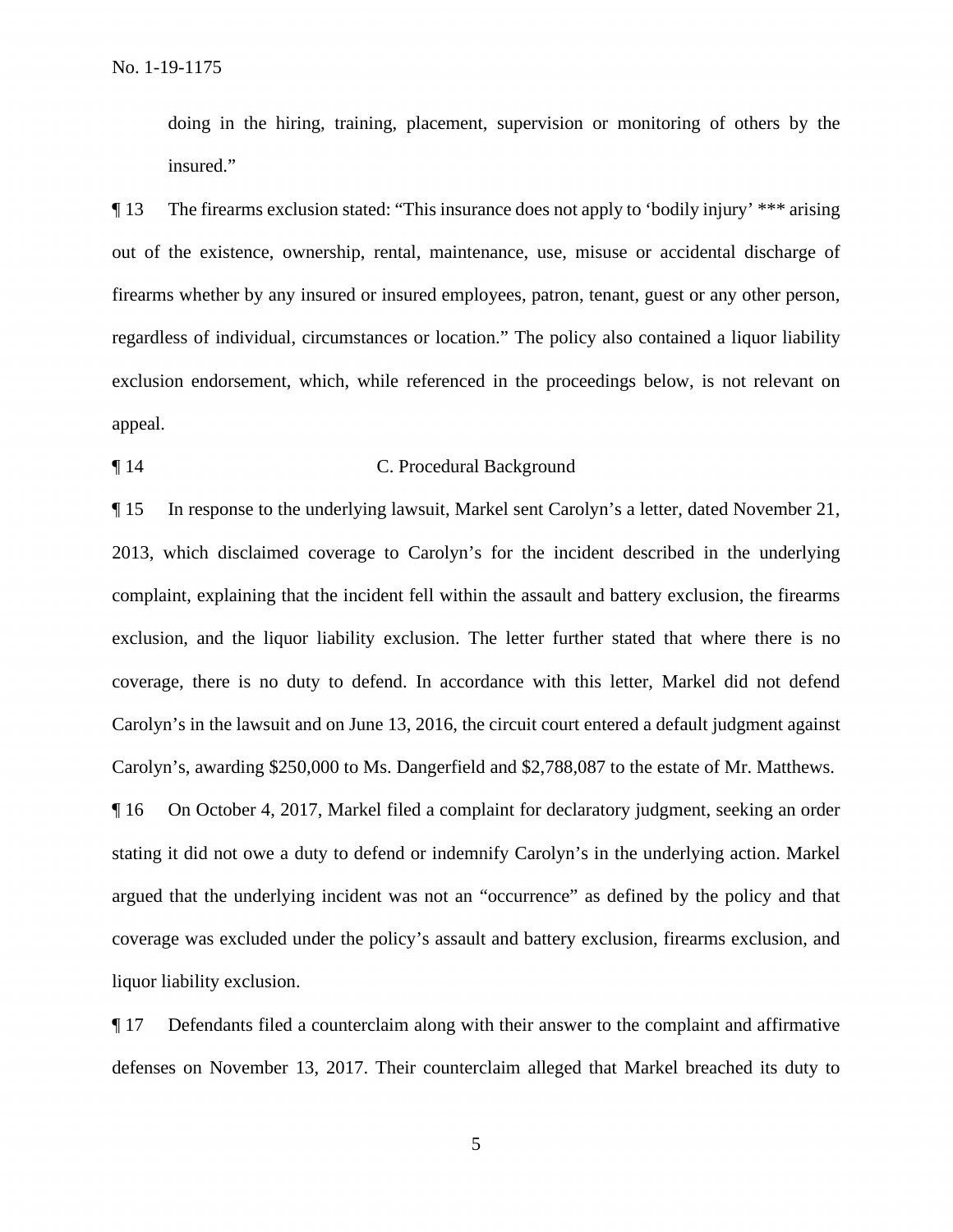defend, breached its duty to indemnify, was estopped from asserting defenses to coverage for the default judgment, and its denial of coverage was vexatious and unreasonable under section 155 of the Insurance Code (Code) (215 ILCS 5/155 (West 2016)).

¶ 18 Markel filed for summary judgment on January 25, 2018, and defendants filed their response and cross-motion for summary judgment on March 1, 2018. The circuit court granted defendants' motion for summary judgment and denied Markel's motion for summary judgment on June 27, 2018. In its order, the circuit court found that the underlying complaint asserted a claim that potentially fell within the policy's coverage and alleged facts that potentially fell outside the scope of the policy's exclusions. The court held Markel breached its duty to defend and indemnify Carolyn's, and that Markel's denial of the claim was vexatious and unreasonable under section 155 of the Code. The court also held that "Markel is estopped from asserting any defenses under the Policy and must satisfy the judgment entered against Carolyn's in the Underlying Action."

¶ 19 Markel filed a motion for modification of the order on July 27, 2018, arguing that the circuit court erred in stating that it was obligated to "satisfy the judgment" because the underlying judgment was for \$3,038,087 and its indemnity obligation should not exceed the policy limit on insurance, which Markel argued was, in this case, \$1 million. The circuit court granted Markel's motion on October 23, 2018, holding that the June 27 order should be modified to reflect that Markel "must satisfy the underlying judgment only to the extent of its policy limit." The court further ordered that "[i]f the parties disagree as to the applicable policy limit, they should so advise the court at the next status."

¶ 20 Defendants then moved to modify the circuit court's October 23 order and reinstate the June 27 order. The circuit court denied defendants' motion on April 2, 2019, and ordered the parties to submit briefs regarding Markel's policy limit. On May 6, 2019, the circuit court held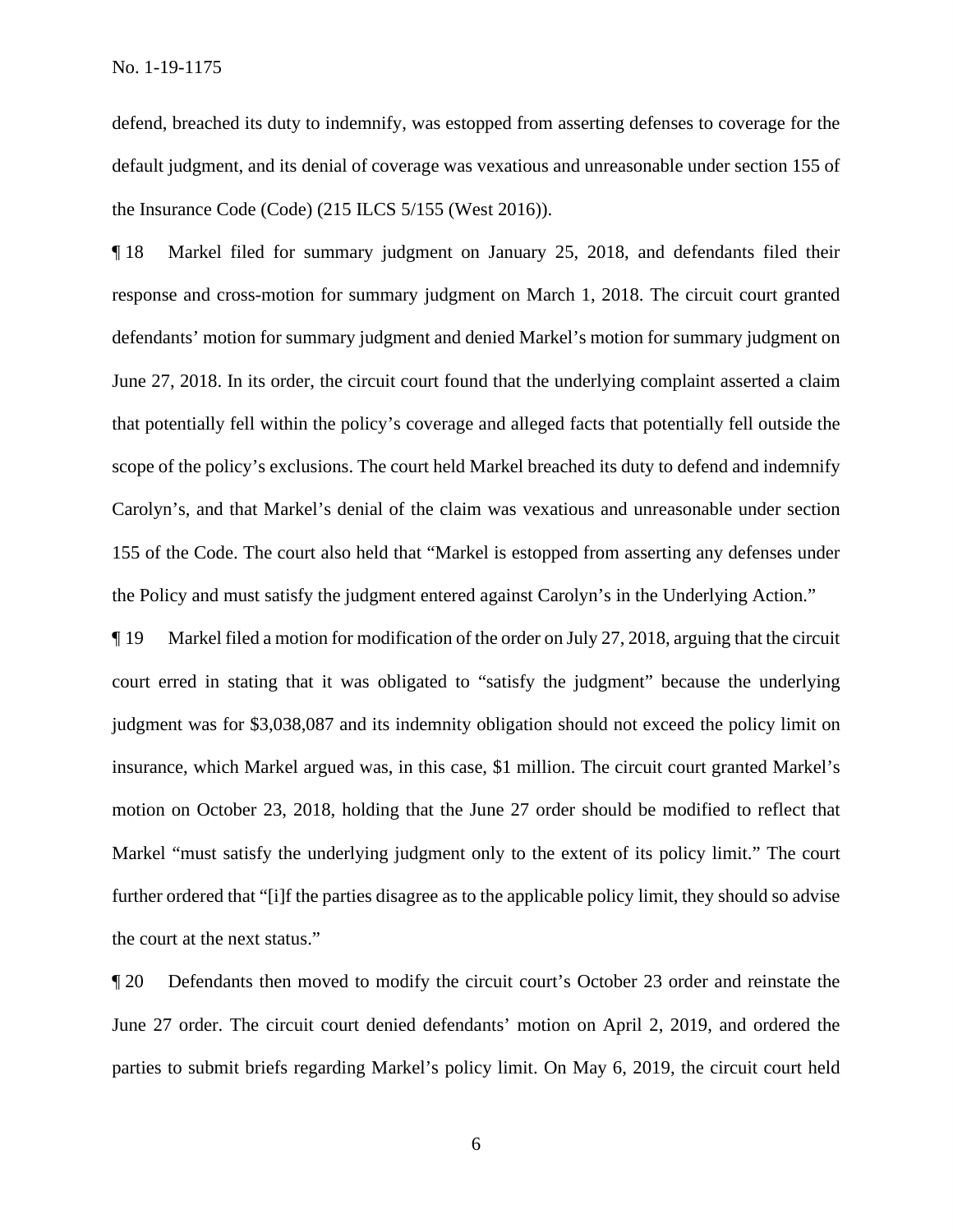that the policy's limit in this instance would be \$1 million. This order was then withdrawn and replaced the following day to correct a scrivener's error.

¶ 21 On June 4, 2019, the circuit court entered a judgment for amounts due to defendants, listing \$1 million owed under the policy, \$64,931.45 in attorney fees and costs, and \$268,273.97 in interest. Defendants filed a notice of appeal the same day, specifically appealing the October 23, 2018, order granting Markel's motion for modification of its indemnity obligation, the April 2, 2019, order denying defendants' motion to modify the October 23, 2018, order, and the May 6, 2019, order finding Markel's policy limit to be \$1 million. Markel filed its notice of cross-appeal on June 19, 2019, appealing the June 27, 2018, order granting defendants' motion for summary judgment and the June 4, 2019, order requiring Markel to pay defendants \$1,064,931.45 plus interest.

¶ 22 On August 12, 2019, Markel filed a motion to dismiss defendants' appeal on the basis that defendants' notice of appeal was deficient. This motion was taken with the case and will be denied for the reasons stated in this order.

### ¶ 23 II. JURISDICTION

¶ 24 The circuit court entered its final judgment on June 4, 2019, and the defendants filed their timely notice of appeal the same day. Markel filed its timely notice of cross-appeal on June 19, 2019. This court has jurisdiction pursuant to Illinois Supreme Court Rules 301 (eff. Feb. 1, 1994) and 303 (eff. July 1, 2017), governing appeals from final judgments entered by the circuit court in civil cases.

#### ¶ 25 III. ANALYSIS

¶ 26 On appeal, defendants argue that the circuit court erred in determining that Markel's coverage liability for the underlying case was limited to its \$1 million per occurrence policy limit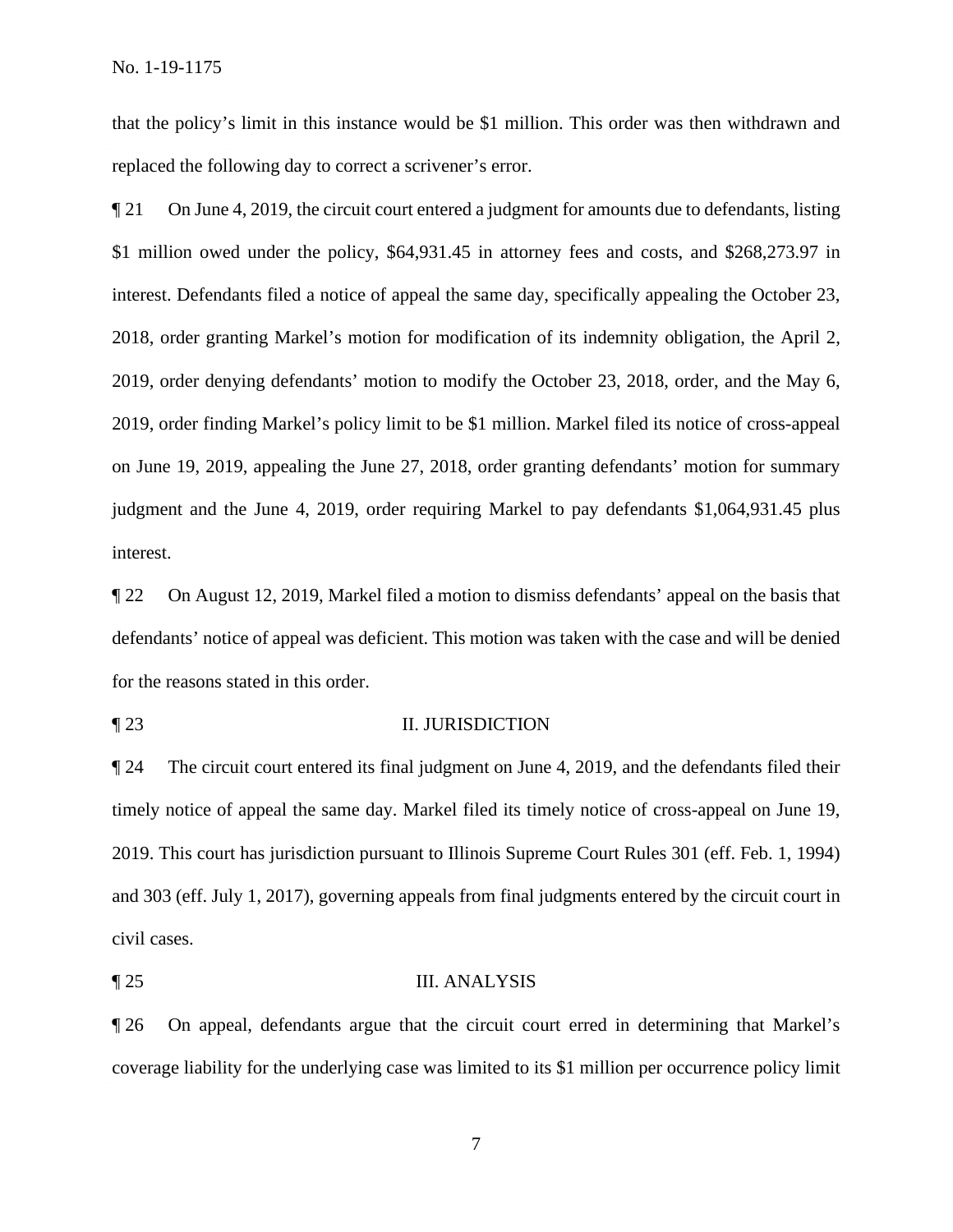No. 1-19-1175

or, alternatively, that the circuit court erred in determining that the underlying case involved only a single occurrence under the policy. Markel argues in its cross-appeal that (1) it had no duty to defend the underlying lawsuit because the claims were excluded from coverage, (2) it was not estopped from denying coverage for the default judgment, (3) its denial of coverage did not violate section 155 of the Code, and, if this court determines it is estopped from denying indemnity, (4) the \$1 million per occurrence limit applies. We analyze Markel's motion to dismiss defendants' appeal first, followed by Markel's claims on appeal, which, for the reasons outlined below, resolve defendants' claims on appeal.

## ¶ 27 A. Motion to Dismiss Defendants' Appeal

¶ 28 On August 12, 2019, after both parties filed their notices of appeal, Markel filed a motion before this court to dismiss defendants' appeal with prejudice, arguing defendants' notice of appeal did not confer appellate jurisdiction "because it appeal[ed] from non-appealable interlocutory orders." We find defendants' notice of appeal sufficient to survive dismissal.

¶ 29 "The filing of a notice of appeal 'is the jurisdictional step which initiates appellate review.' " *People v. Smith*, 228 Ill. 2d 95, 104 (2008) (quoting *Niccum v. Botti, Marinaccio, DeSalvo & Tameling, Ltd.*, 183 Ill. 2d 6, 7 (1998)). If there is no properly filed notice of appeal, then the reviewing court has no jurisdiction and should dismiss the appeal. *Id.*

¶ 30 Supreme Court Rule 303 (eff. July 1, 2017) governs appeals from final judgments in the circuit court. Supreme Court Rule 303(b)(2) (eff. July 1, 2017) requires that a notice of appeal "shall specify the judgment or part thereof or other orders appealed from and the relief sought from the reviewing court." Courts have routinely held that "a notice of appeal 'will confer jurisdiction on an appellate court if the notice, when considered as a whole, fairly and adequately sets out the judgment complained of and the relief sought so that the successful party is advised of the nature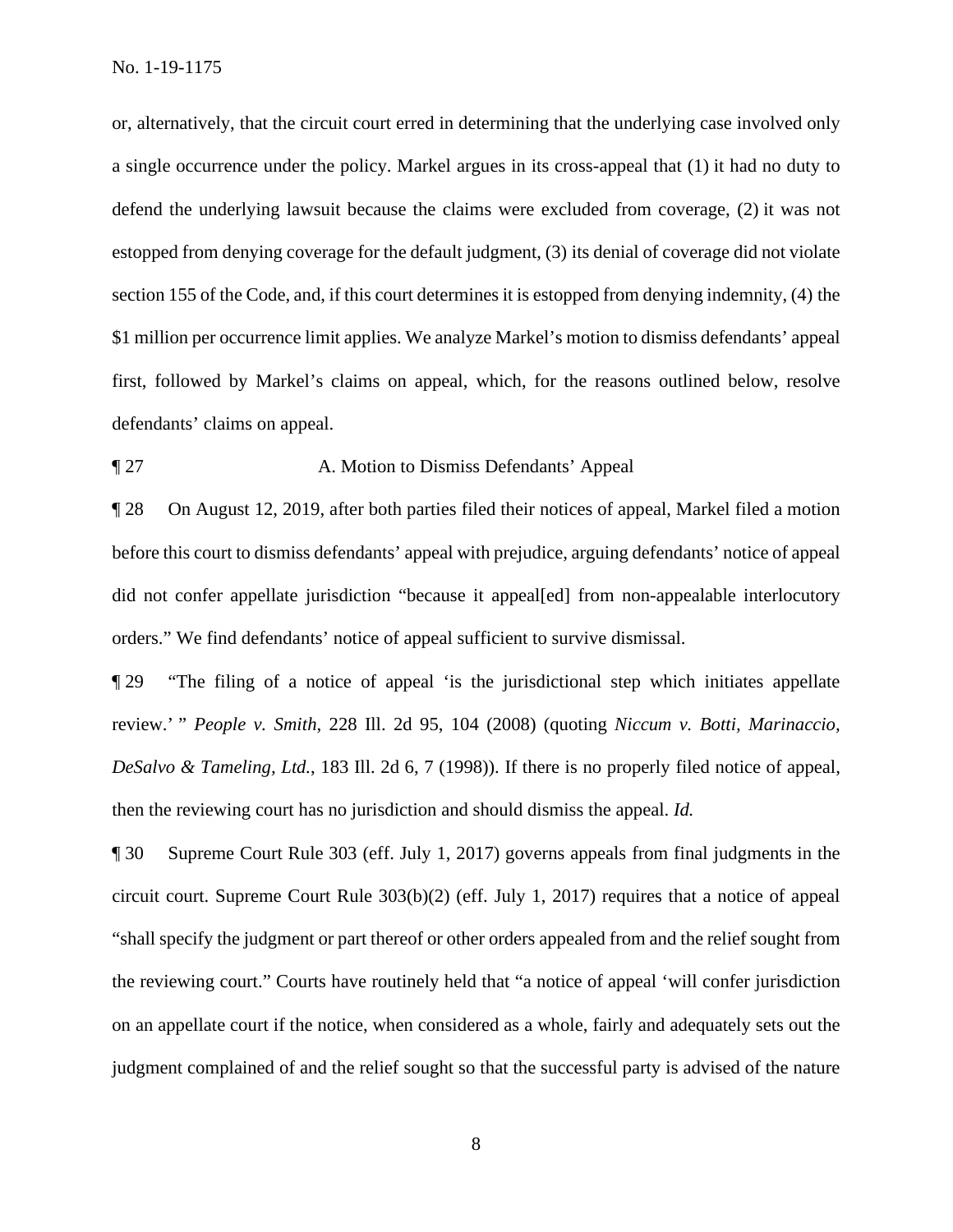of the appeal.' " *In re Marriage of O'Brien*, 2011 IL 109039, ¶ 22 (2001) (quoting *Burtell v. First Charter Service Corp.*, 76 Ill. 2d 427, 433-34 (1979)). Therefore, "where the deficiency in notice is one of form, rather than substance, and the appellee is not prejudiced, the failure to comply strictly with the form of notice is not fatal." *General Motors Corp. v. Pappas*, 242 Ill. 2d 163, 176 (2011). We construe notices of appeal liberally. *Smith*, 228 Ill. 2d at 104.

¶ 31 Markel argues that the judgments defendants specified in their notice of appeal were not final judgments and therefore the notice of appeal did not comply with the supreme court rules. Defendants argue in response that their notice of appeal does satisfy the requirements of Rule 303(b)(2) and, in the alternative, that Markel's notice of a cross-appeal cures any jurisdictional defect.

¶ 32 In their notice of appeal, defendants listed the orders they wanted to appeal as the October 23, 2018, April 2, 2019, and May 6, 2019, circuit court orders. The October 23, 2018, order modified the June 27, 2018, order granting summary judgment to defendants and requiring Markel to indemnify defendants for the underlying judgment in its entirety. The October 23 order stated that Markel only needed to satisfy the underlying judgment *to the extent of its policy limit*. The April 2, 2019, order denied defendants' motion for modification of the October 23 order and reinstatement of the June 27 order. The May 6, 2019, order determined that the policy limit in this case was \$1 million. While that order was replaced the next day to correct a minor error, the circuit court itself referred to the May 6 order instead of the May 7 order in its final judgment. Finally, the relief defendants requested on appeal was to "[r]einstate the Circuit Court's June 27, 2018[,] Order and Opinion granting summary judgment in favor of Appellants and against Appellee in its entirety; and vacate the subsequent Orders which reduced Appellee's financial obligation for the full underlying judgment amount."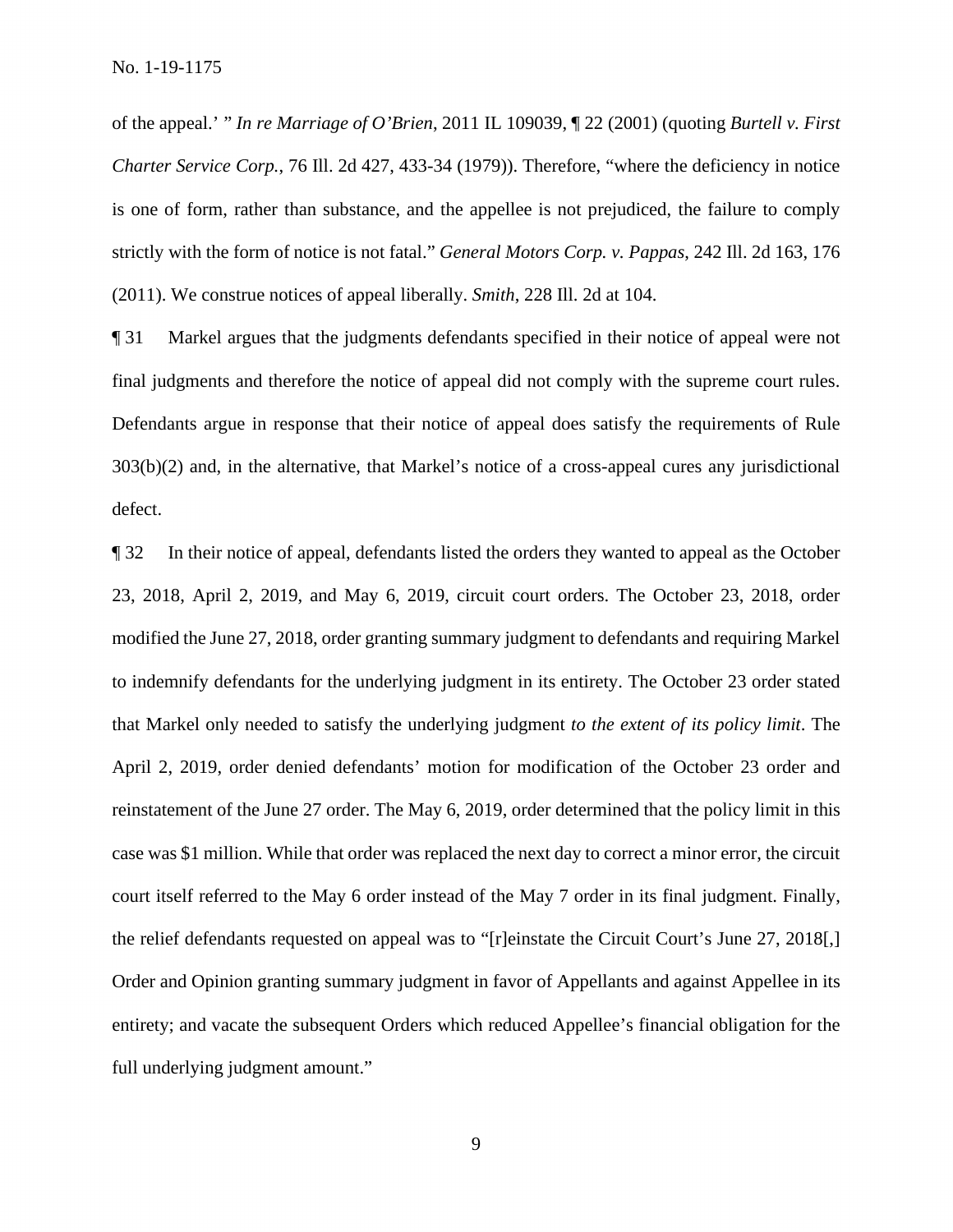¶ 33 While defendants' notice of appeal failed to specifically list the final order in the case the June 4, 2019, order—it nonetheless undoubtedly "set[] out the judgment complained of and the relief sought so that the successful party is advised of the nature of the appeal." *O'Brien*, 2011 IL 109039, ¶ 22. Defendants filed their notice of appeal directly after the final judgment in the case was delivered—clearly not intending to file an interlocutory appeal—and they specifically appealed the orders that comprised the June 4 judgment, except for the original order granting summary judgment in their favor, and requested the court "vacate the subsequent Orders which reduced [Markel's] financial obligation for the full underlying judgment amount." Read broadly, this would include the June 4 order, which stated "[Markel] shall pay \$1,000,000.00 which was awarded to Defendants by the Court on May 6, 2019" and that Markel was to pay \$64,931.45 in defendants' attorney fees and costs and \$268,273.97 in interest. This was an error of form and not of substance, and it in no way prejudiced Markel on appeal.

¶ 34 Markel cites numerous cases to support its position. However, each of those cases concern notices of appeal containing errors of substance which can be easily differentiated from defendants' notice of appeal in this case. In *General Motors Corp.*, 242 Ill. 2d at 176-78, for example, the court held that the notices of appeal in question "did not confer jurisdiction on the appellate court to review the trial court's award of judgment interest" where the final judgment "constituted *an entirely different matter* concerning the trial court's award of judgment interest at the rate of 6%" from the orders the party appealed from. (Emphasis added.) Likewise, in *Clark v. Gannett Co.*, 2018 IL App (1st) 172041,  $\P$  55-58, the court found that a notice of appeal that referenced an order which found "indirect criminal contempt" did not confer jurisdiction on the appellate court when that order was withdrawn for an order finding "direct criminal contempt." Finally, in *Corah v. Bruss Co.*, 2017 IL App (1st) 161030, ¶¶ 20-21, the court held that a notice of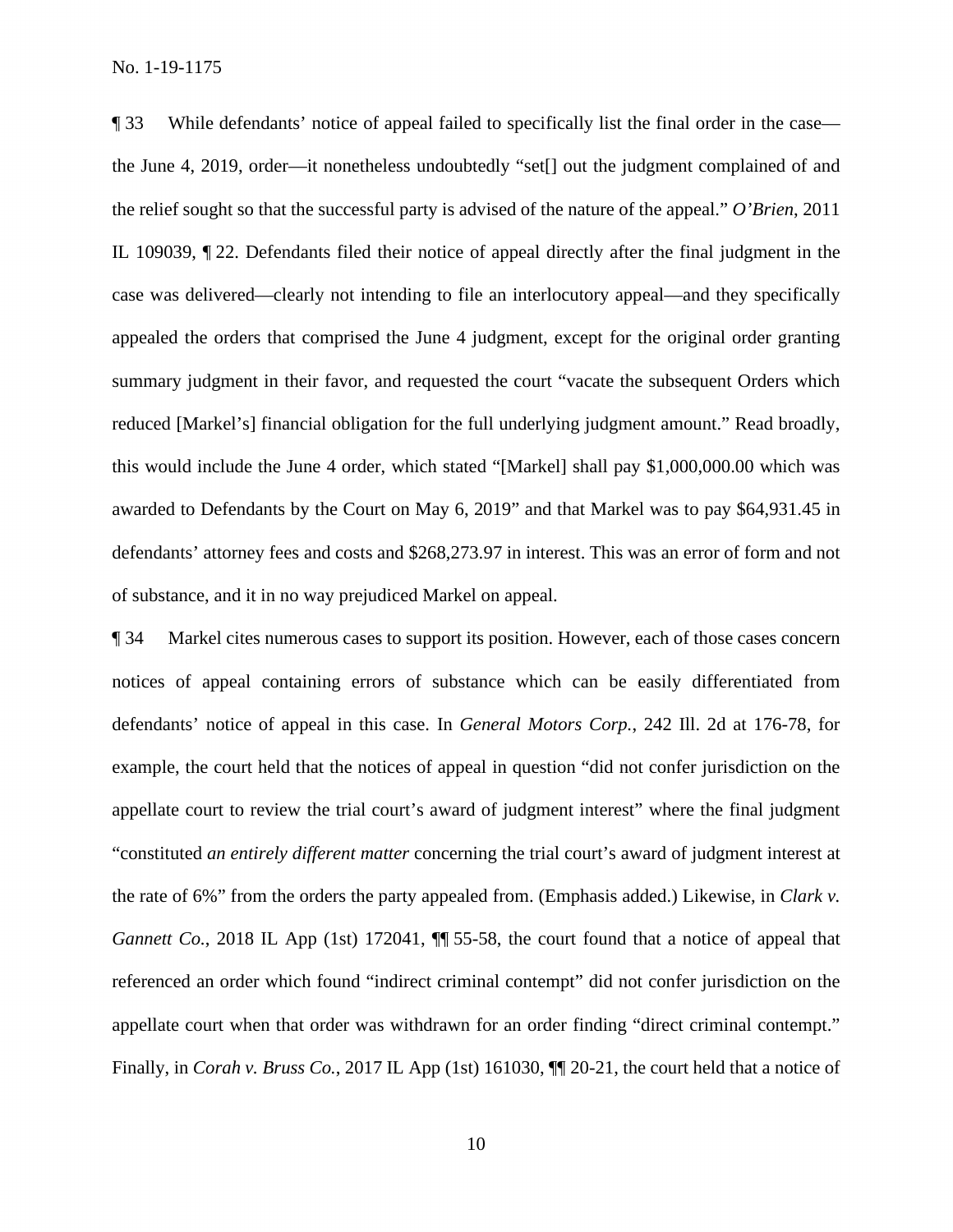appeal from an order granting summary judgment on a whistleblower claim did not confer jurisdiction over claims "involving emotional distress and punitive damages."

¶ 35 Here, defendants' notice of appeal listed orders that limited their coverage to \$1 million. The final order of the case again listed \$1 million as their recovery, in addition to attorney fees and interest. Unlike the appellees in the cases it cites, Markel was not prejudiced by the error in the notice of appeal—indeed Markel does not even make an argument that it was—because the orders defendants appealed from concerned the same issue as the final judgment and defendants' relief requested was for the court to vacate all orders that reduced Markel's coverage obligation. Markel was therefore aware of the judgment being appealed and not prejudiced by this error in form. Accordingly, we deny Markel's motion to dismiss defendants' appeal.

¶ 36 B. Duty to Defend

¶ 37 Markel argues in its cross-appeal that the circuit court erred when it determined Markel had a duty to defend Carolyn's in the underlying lawsuit. We review the circuit court's grant of summary judgment *de novo*. *Williams v. Manchester*, 228 Ill. 2d 404, 417 (2008). "Summary judgment is appropriate only where the pleadings, depositions, and admissions on file, together with the affidavits, if any, show that there is no genuine issue as to any material fact and that the moving party is entitled to a judgment as a matter of law." (Internal quotation marks omitted.) *Id.* "The construction of an insurance policy and a determination of the rights and obligations thereunder are questions of law for the court which are appropriate subjects for disposition by way of summary judgment." *Crum and Forster Managers Corp. v. Resolution Trust Corp.*, 156 Ill. 2d 384, 391 (1993).

¶ 38 When construing an insurance policy, the goal of the court is to give effect to the parties' intentions as expressed in the language of the agreement and, in doing so, analyze the policy as a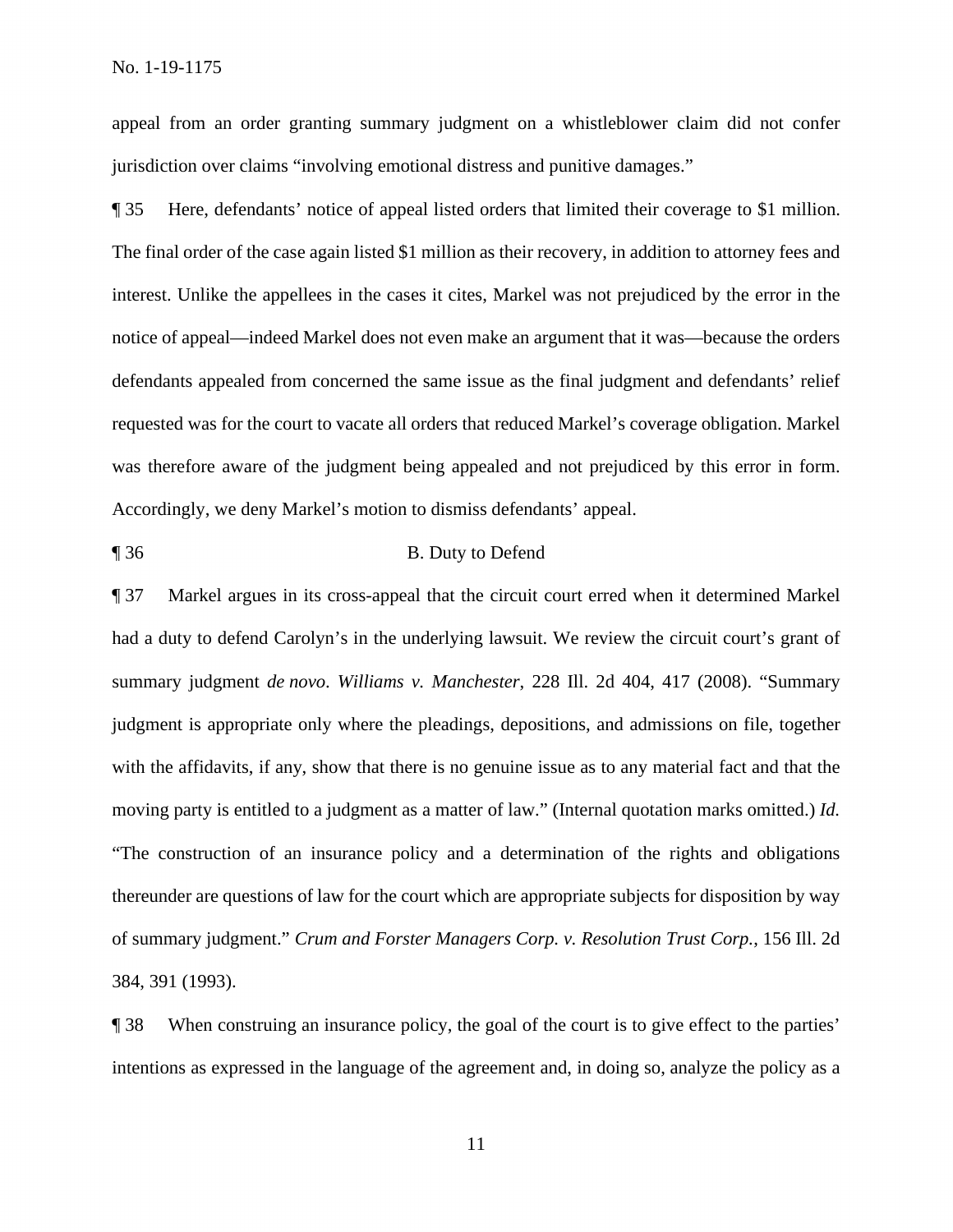whole. *Id.* If the insurance policy is unambiguous it will be applied as written and "only reasonable" interpretations will be considered." *Hobbs v. Hartford Insurance Co. of the Midwest*, 214 Ill. 2d 11, 17 (2005). When the policy language is ambiguous, it will be construed liberally in favor of coverage. *Country Mutual Insurance Co. v. Livorsi Marine, Inc.*, 222 Ill. 2d 303, 311 (2006).

¶ 39 In determining whether an insurer has a duty to defend:

"the court must compare the allegations of the underlying complaint to the policy language. The allegations in the underlying complaint must be liberally construed in favor of the insured. If the court determines that these allegations fall within, or potentially within, the policy's coverage, the insurer has a duty to defend the insured against the underlying complaint." *Outboard Marine Corp. v. Liberty Mutual Insurance Co.*, 154 Ill. 2d 90, 125 (1992).

¶ 40 The duty to defend is broader than the duty to indemnify. *Crum and Forster Managers Corp.*, 156 Ill. 2d at 398. To establish a duty to defend, the complaint needs only to present a possibility of recovery, not a probability, for coverage to potentially exits. *La Grange Memorial Hospital v. St. Paul Insurance Co.*, 317 Ill. App. 3d 863, 869 (2000). The question for this court, then, is whether the claims in the underlying lawsuit potentially fell within Markel's policy's coverage. Markel argues that its policy's "Assault and Battery Exclusion and Firearms Exclusion categorically exclude [Mr. Matthews and Ms. Dangerfield's] injuries from coverage." Defendants respond that Markel has failed to demonstrate that either exclusion covers all of the claims in the underlying complaint.

¶ 41 The underlying complaint in this action alleged that "[u]nknown employees/agents of [Carolyn's] locked or otherwise secured the front door of the premises, preventing [Mr.] Matthews[] and [Ms.] Dangerfield from re-entering the premises after being confronted by the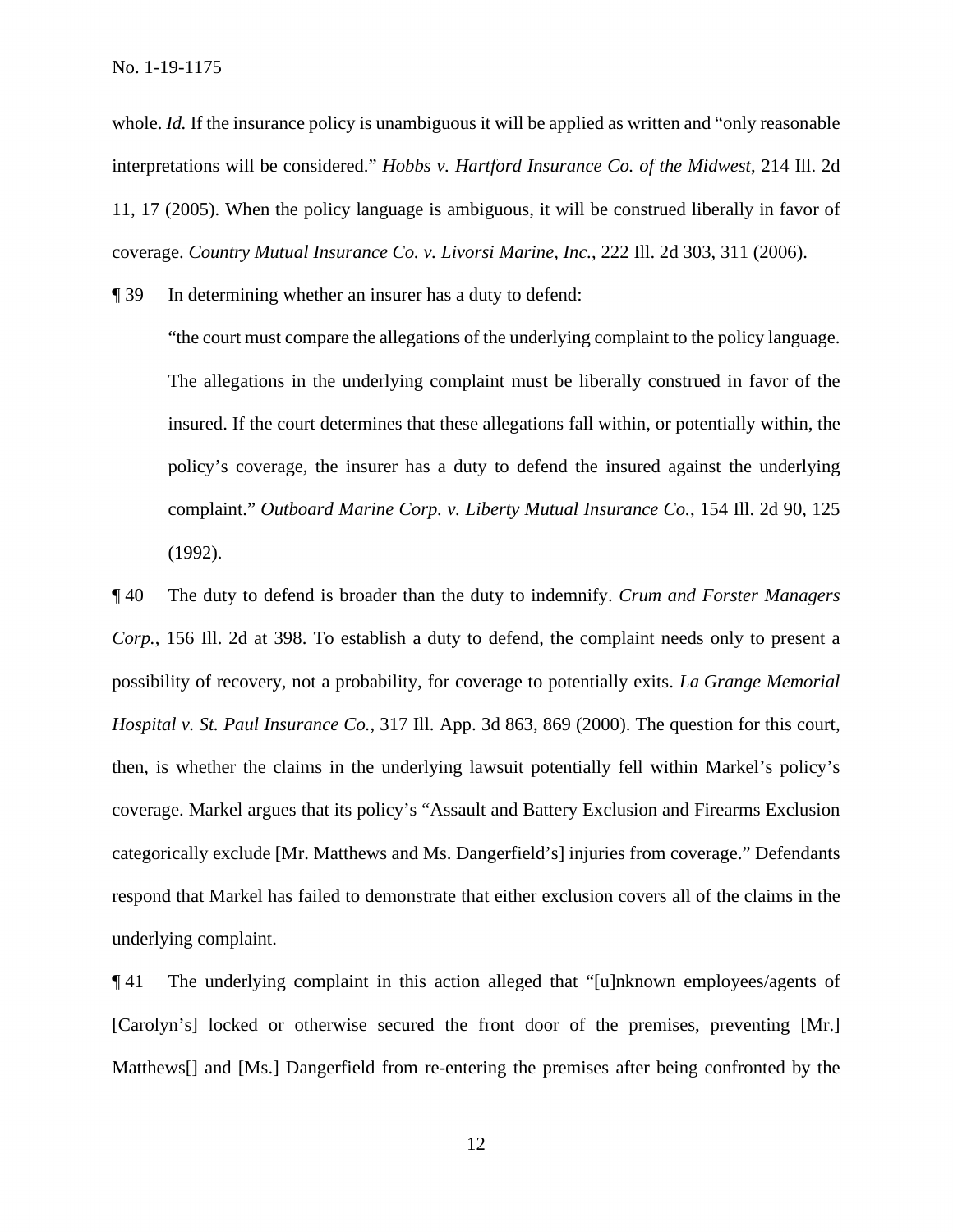armed [Mr.] Bettis and [Mr.] Jones" and that "[Mr.] Bettis and [Mr.] Jones assaulted and battered [Ms.] Dangerfield in the presence of security/bouncer, [Mr.] Lee." More specifically, the complaint alleged, "[Mr.] Bettis, without any cause or provocation and with intent to do bodily harm to [Ms.] Dangerfield, did severely harm, assault, and batter [Ms.] Dangerfield by striking her in the face" and "without any cause or provocation and with intent to do bodily harm to [Mr.] Matthews, did severely harm, assault, and batter [Mr.] Matthews, by striking him in the face and body and fatally shooting him." The complaint further alleged, "[a]s a direct and proximate result of the intentional acts of [Mr.] Bettis, [Ms.] Dangerfield suffered severe and permanent physical and emotional injuries and [Mr.] Matthews, suffered and died from a fatal gunshot wound."

¶ 42 Under the assault and battery exclusion, Markel's policy specifically excluded "any claim, suit, cost or expense arising out of assault and/or battery, or out of any act or omission in connection with the prevention or suppression of such acts, whether caused by or at the instigation or direction of any Insured or Insured's employees, patrons or any other person."

¶ 43 The firearms exclusion in the policy stated:

"This insurance does not apply to 'bodily injury', 'property damage', 'personal injury', 'advertising injury' or medical payments arising out of the existence, ownership, rental, maintenance, use, misuse or accidental discharge of firearms whether by any insured or insured employees, patron, tenant, guest or any other person, regardless of individual, circumstances or location."

¶ 44 These endorsements to the policy are unambiguous in their exclusion of coverage for any claim arising out of an assault and battery, or out of any act or failure to act to prevent an assault or battery, or any claim arising out of the use or misuse of a firearm resulting in bodily injury, including accidental discharge. See, *e.g.*, *Hobbs*, 214 Ill. 2d at 20 (where there is only one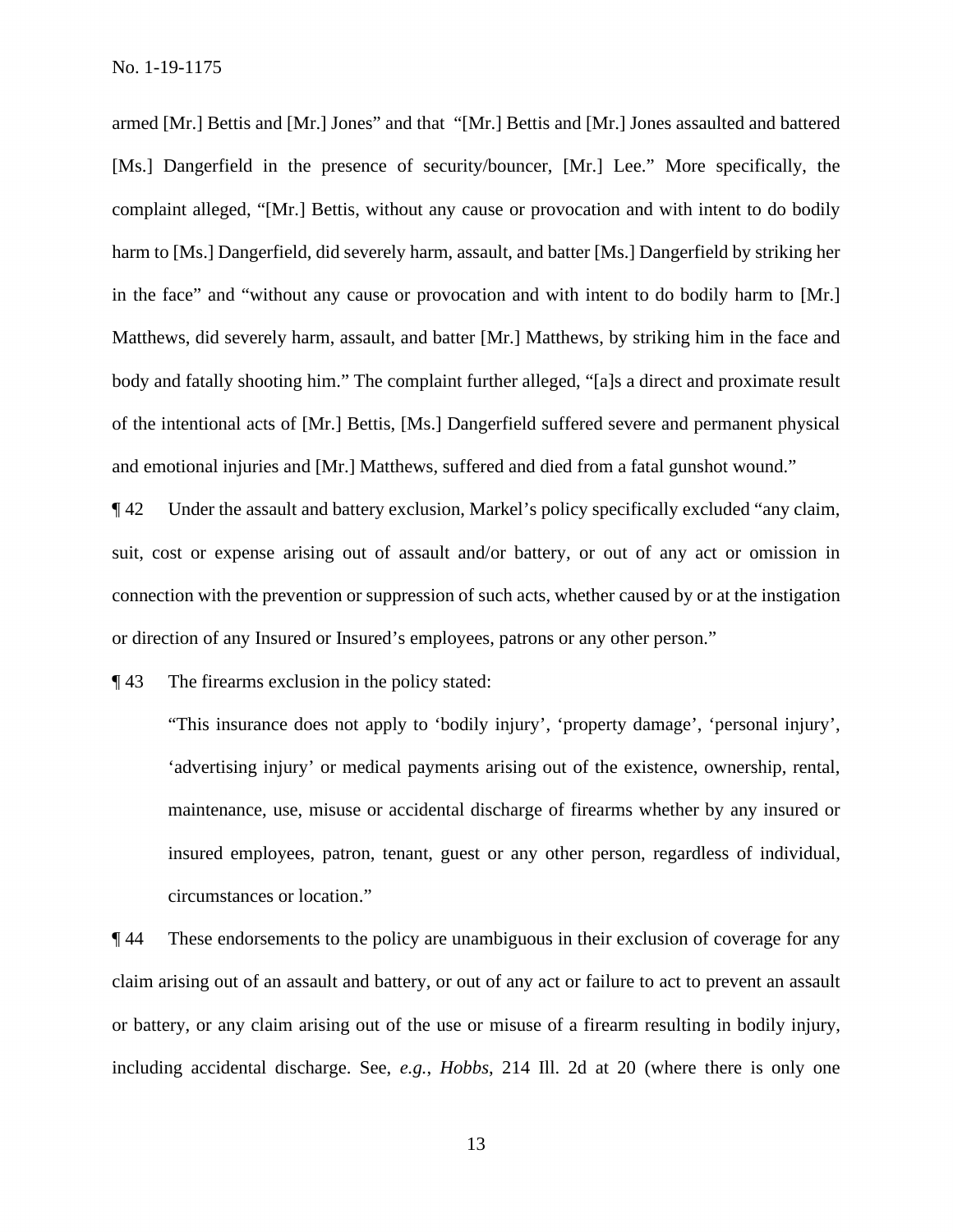reasonable interpretation of a provision, the provision is not ambiguous).

¶ 45 In *Britamco Underwriters, Inc. v. J.O.C. Enterprises, Inc.*, 252 Ill. App. 3d 96, 99-101 (1993), this court found that there was no possibility of coverage where the insurance policy in question excluded coverage for any action alleging damages from "1. Assault and Battery or any act or omission in connection with the prevention for suppression of such acts [or] 2. Harmful or offensive contact between or among two or more persons \*\*\*" and the action resulting in liability was an assault and battery of a patron, the defendant, at a pub. The underlying complaint in *Britamco* alleged that "[the pub] breached a duty to provide [the defendant] a safe environment by not ejecting the three patrons who attacked and beat him." *Id.* at 100. The court first determined that the section excluding assault and battery from coverage was unambiguous in that, according to the language, the insurer "[was] not obligated to defend [the pub] in an action arising out of an incident in the nature of assault or battery." *Id.* The court then looked at the definition of "civil battery" in Illinois case law, which it defined as "the wil[l]ful touching of the person of another or successful attempt to commit violence on the person of another." *Id.* The court reasoned:

"In his complaint [the defendant] alleges that the three patrons 'physically attacked [him,] hitting him with their hands and kicking him with their feet on various parts of the body including the head' and that [the defendant] 'was seriously injured.' Thus, the facts alleged in [the compliant] constitute[d] harmful or offensive contact, as stated in the endorsement, and civil battery as defined by Illinois law." *Id.* at 101.

¶ 46 The court further determined that the actions alleged met the definition for criminal battery and noted that one of the patrons was convicted of aggravated battery for his actions in the incident. *Id.* The court held that "the underlying incident, by all accounts in the nature of a battery, is not within the indemnity coverage of the policy, and therefore, [the insurance company] is not obliged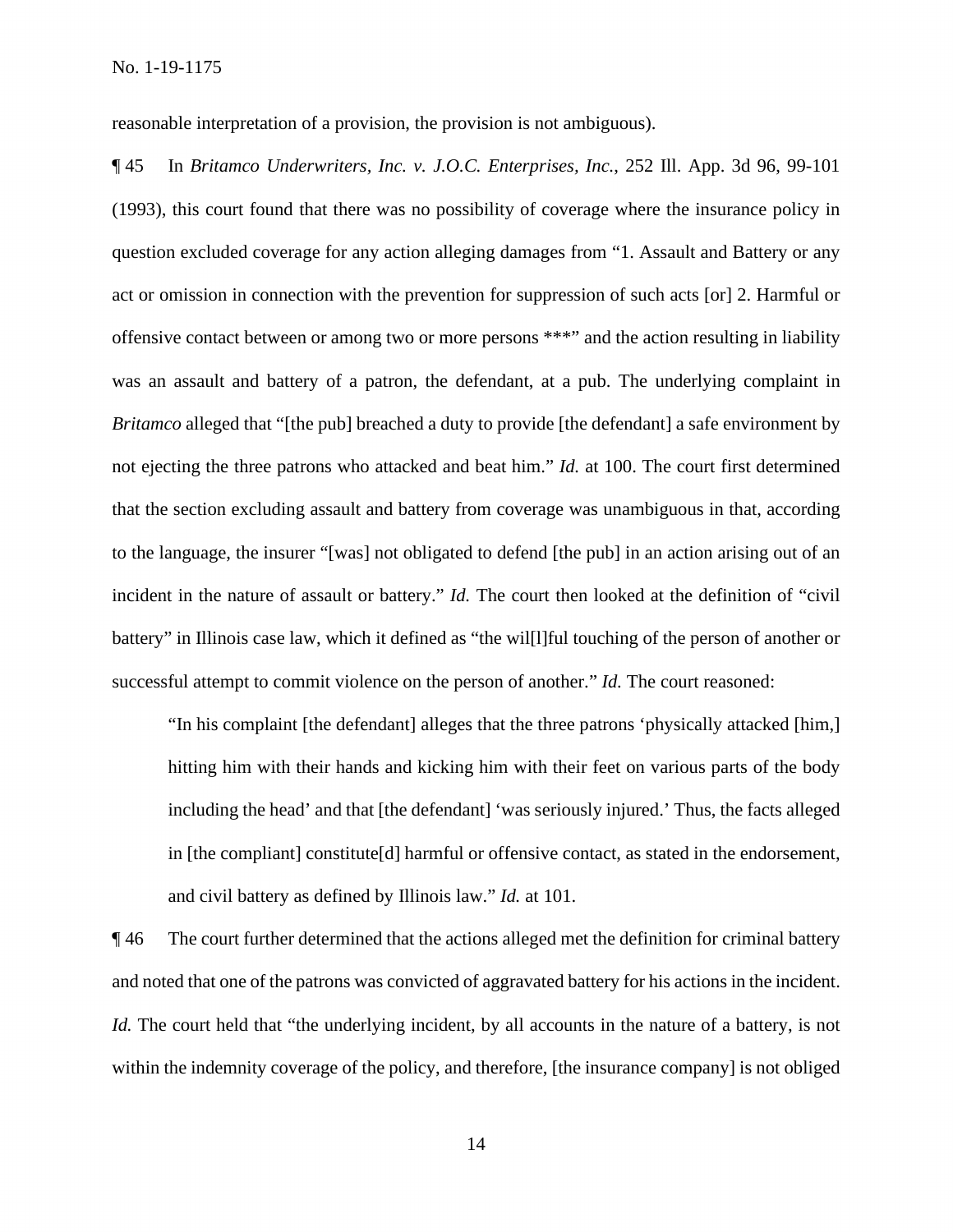to defend the action or indemnify the insured." *Id.*

¶ 47 Here, the complaint alleged that Mr. Bettis "with intent to do bodily harm" attacked both Mr. Matthews—"by striking him in the face and body and fatally shooting him"—and Ms. Dangerfield—"by striking her in the face." Mr. Matthews was murdered, and Ms. Dangerfield was seriously injured. The policy did not define "assault" or "battery" so we must afford them their ordinary meaning. *Valley Forge Insurance Co. v. Swiderski Electronics, Inc.*, 223 Ill. 2d 352, 366 (2006). Assault is defined as "[t]he threat or use of force on another that causes that person to have a reasonable apprehension of imminent harmful or offensive contact; the act of putting another person in reasonable fear or apprehension of an immediate battery by means of an act amounting to an attempt or threat to commit a battery." Black's Law Dictionary (11th ed. 2019). Battery is defined as "[t]he nonconsensual touching of, or use of force against, the body of another with the intent to cause harmful or offensive contact." Black's Law Dictionary (11th ed. 2019). The allegations of underlying complaint, that Mr. Bettis intentionally hit both Ms. Dangerfield and Mr. Matthews and intentionally shot Mr. Matthews, are allegations of battery that fall under the policy's exclusion.

¶ 48 Defendants attempt to distinguish *Britamco* by citing the fact that one of the individuals who committed the assault and battery was tried and found guilty of aggravated battery and by arguing that the exclusion in *Britamco* was broader than the exclusion the present policy. However, as Markel correctly points out, these arguments are inconsequential. While the policy in *Britamco* did explicitly list "[h]armful and offensive contact between or among two or more persons," (*Britamco*, 252 Ill. App. 3d at 99) and the exclusion in this case did not, the court in *Britamco* specifically decided the case under the assault and battery language (*Id.* at 101). And while one of the batterers was convicted of aggravated battery, the law directs courts to look only to the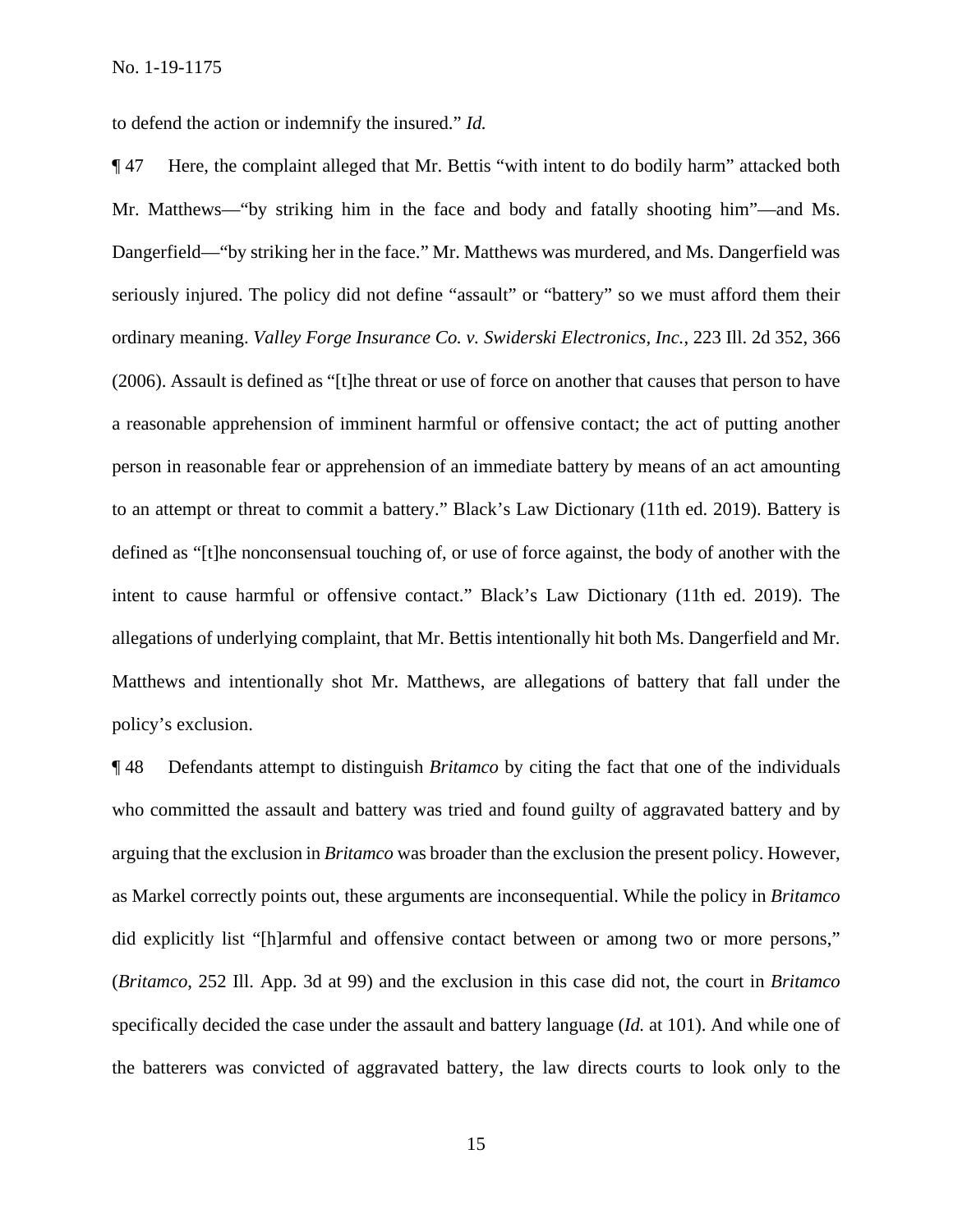No. 1-19-1175

allegations of the underlying complaint and the language of the policy to determine whether there is coverage. *Outboard Marine Corp.*, 154 Ill. 2d at 125. Whether or not Mr. Bettis was ever tried and found guilty of battery is immaterial.

¶ 49 Defendants cite *L.A. Connection v. Pan-America Insurance Co.*, 363 Ill. App. 3d 259 (2006), to support their argument that the policy exclusions, despite their clear language to the contrary, do not bar coverage here. The underlying complaint in *L.A. Connection* alleged that an armed individual entered the "plaintiff's premises on November 11, 2001, armed with a handgun and thereafter shot and killed [a patron]." *Id.* at 261. The complaint further alleged that the plaintiff was negligent for allowing the armed individual to enter, for not providing security, and for failing to search the armed individual for a weapon. *Id.* The defendant-insurer argued that it had no duty to defend because its policy "contained an exclusion for injury or damages 'resulting from assault and battery or physical altercations that occur in, on, near, or away from' the insured premises, including damages arising out of the insured's failure to properly supervise or keep the premises in a safe condition." *Id.* at 263. The plaintiff argued that this exclusion did not "necessarily apply because the complaint [did] not allege an *intentional* shooting and could describe an *accidental* discharge of the firearm." (Emphases in original.) *Id.* The court agreed with the plaintiff, reasoning that, when construing the complaint liberally in favor of the plaintiff, "the allegations of the complaint are not, on their face, *clearly* encompassed by the assault and battery exclusion and therefore are *potentially* within the policy's coverage."(Emphases in original.) *Id.* 

¶ 50 The complaint and exclusion in *L.A. Connection*, however, differ from the underlying complaint and exclusion in this case. The court noted in *L.A. Connection* that the underlying complaint did not allege "an *intentional* shooting and could describe the *accidental* discharge of the firearm." (Emphases in original.) *Id.* at 263. The underlying complaint in this case, however,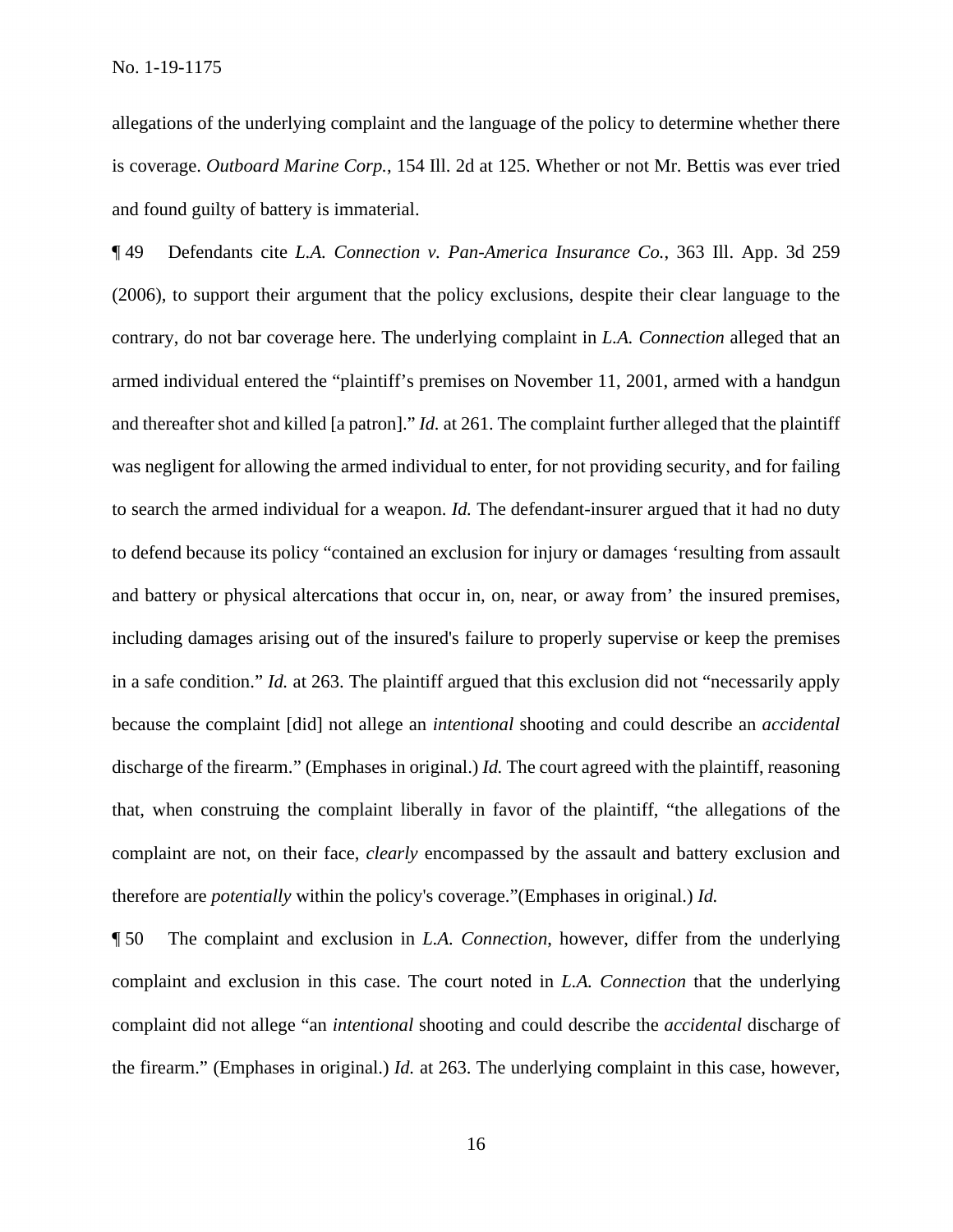alleged an "intentional" battery. It specifically alleged that Mr. Bettis acted "with intent to do bodily harm" to both Mr. Matthews and Ms. Dangerfield. In reference to Ms. Dangerfield, it also specifically alleged that Mr. Bettis "did severely harm, assault, and batter [Ms.] Dangerfield by striking her in the face." Further, the complaint alleged that Mr. Matthews was "assault[ed] and batter[ed]" by Mr. Bettis and Mr. Jones. In addition, in this case, in contrast to *L.A. Connection*, the firearms exclusion was also operable, and it explicitly limited coverage for even accidental discharges of firearms. Even if the assault and battery exclusion did not apply to Mr. Matthews's injuries, which it clearly does, the firearms exclusion would bar coverage.

¶ 51 Finally, defendants argue that the underlying complaint "allege[d] negligent conduct on the part of Carolyn's that does not relate to, or arise out of, any potential assault or battery." Defendants specifically point this court to the allegations that "Carolyn's security guards allowed Mr. Bettis and Mr. Jones to enter the premises in an 'obviously intoxicated state'; allowed them to consume their own bottles of alcohol; and never called the police once they were asked to leave the premises." Markel responds that these "negligent acts and omissions were alleged to have caused the attack that injured Ms. Dangerfield and killed Mr. Matthews" and that, "[t]herefore, the alleged negligence is inseparable from the assault and battery and the use of a firearm, and there is no coverage under the Policy regardless of how the causes of action were pleaded." We agree.

¶ 52 Every allegation in the underlying complaint clearly arises out of the assault and battery of Ms. Dangerfield and Mr. Matthews, and the use of the firearm to kill Mr. Matthews. The "allegations" listed by defendants as not arising out of the assault and battery or the shooting, *e.g.*, Carolyn's negligently allowing Mr. Bettis and Mr. Jones to consume alcohol on the premises, are allegations that Carolyn's breached their duty of care. However, to state their claim for negligence the underlying plaintiffs also had to allege the other three elements of negligence: duty, causation,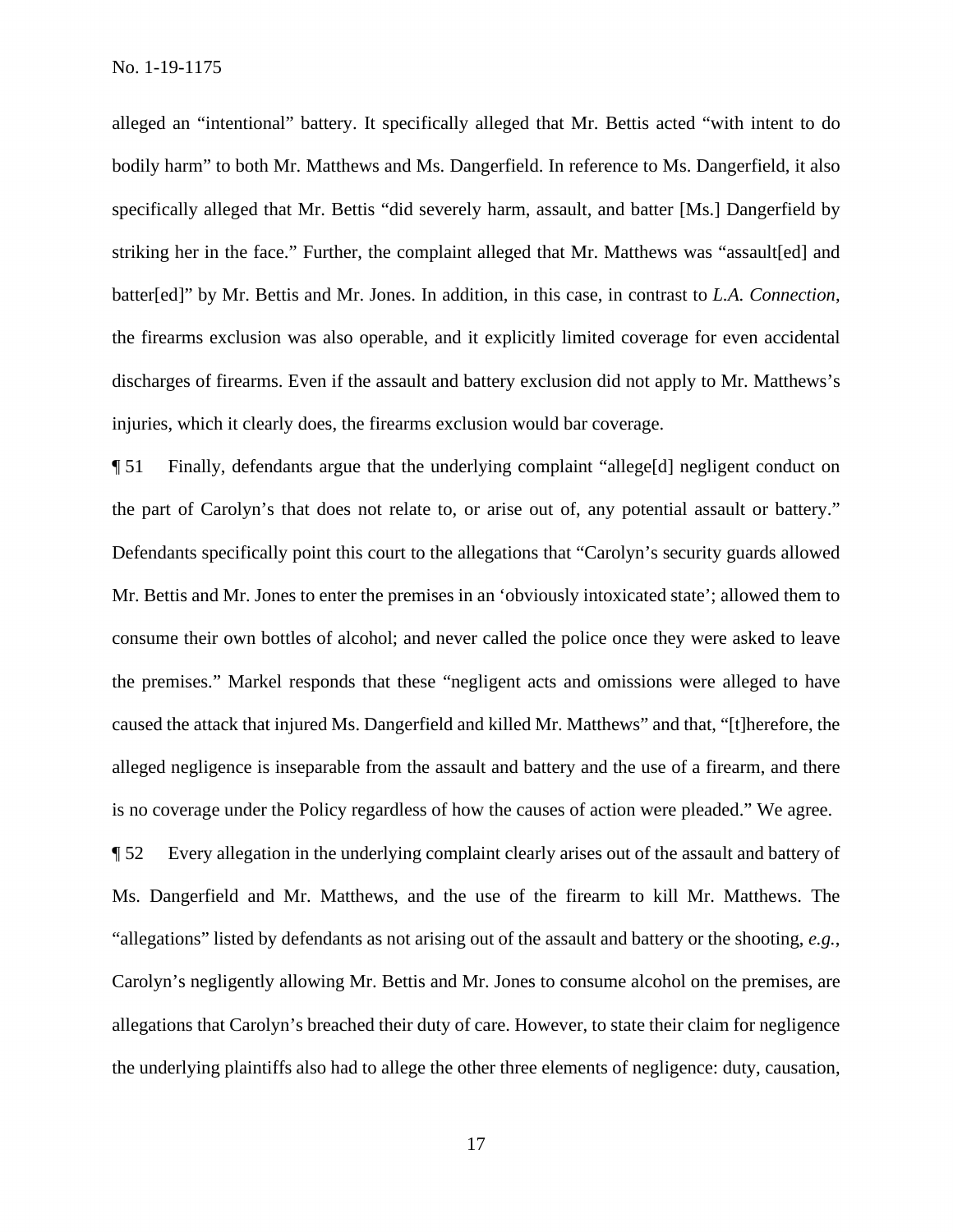and damages. *Enadeghe v. Dahms*, 2017 IL App (1st) 162170, ¶ 14. The complaint clearly stated that "[a]s a direct and proximate result of one of the aforesaid acts or omissions, or a combination thereof, [Ms.] Dangerfield suffered severe and permanent physical and emotional injuries and [Mr.] Matthews[] was shot and killed." Put another way, Carolyn's actions in permitting Mr. Bettis and Mr. Jones to drink on the premise caused the assault and battery and the use of the firearm to shoot Mr. Matthews. There would be no negligence claim without the assault, battery, and shooting and these endorsements specifically excluded coverage for "any claim" "arising out of" the use of a firearm or an assault and battery.

¶ 53 Defendants argue that, since Markel made no effort to defend Carolyn's in the underlying lawsuit, it is estopped from denying coverage. This argument however rests on a misunderstanding of estoppel in the insurance context.

¶ 54 Under Illinois law, when an insurer disputes its duty to provide a defense in an underlying lawsuit, it must either (1) defend the suit under a reservation of rights, or (2) seek a declaratory judgment that there is no coverage. *Employers Insurance of Wausau v. Ehlco Liquidating Trust*, 186 Ill. 2d 127, 150 (1999). If the insurer fails to do either and is later found to have wrongfully denied coverage, it will be estopped from raising policy defenses to coverage. *Id.* at 150-51. The estoppel doctrine only applies, however, "where an insurer has breached its duty to defend." *Id.* at 151. Estoppel does not apply "if the insurer had no duty to defend, or if the insurer's duty to defend was not properly triggered." *Id.* In other words, while estoppel may bar the insurer from relying on policy defenses like an insured's late notice of the claim, it cannot create coverage where no coverage would otherwise exist. *Id.* 

¶ 55 In short, due to the clear and unambiguous language in the exclusions, Markel had no duty to defend because the allegations do not even potentially fall within the policy's coverage.